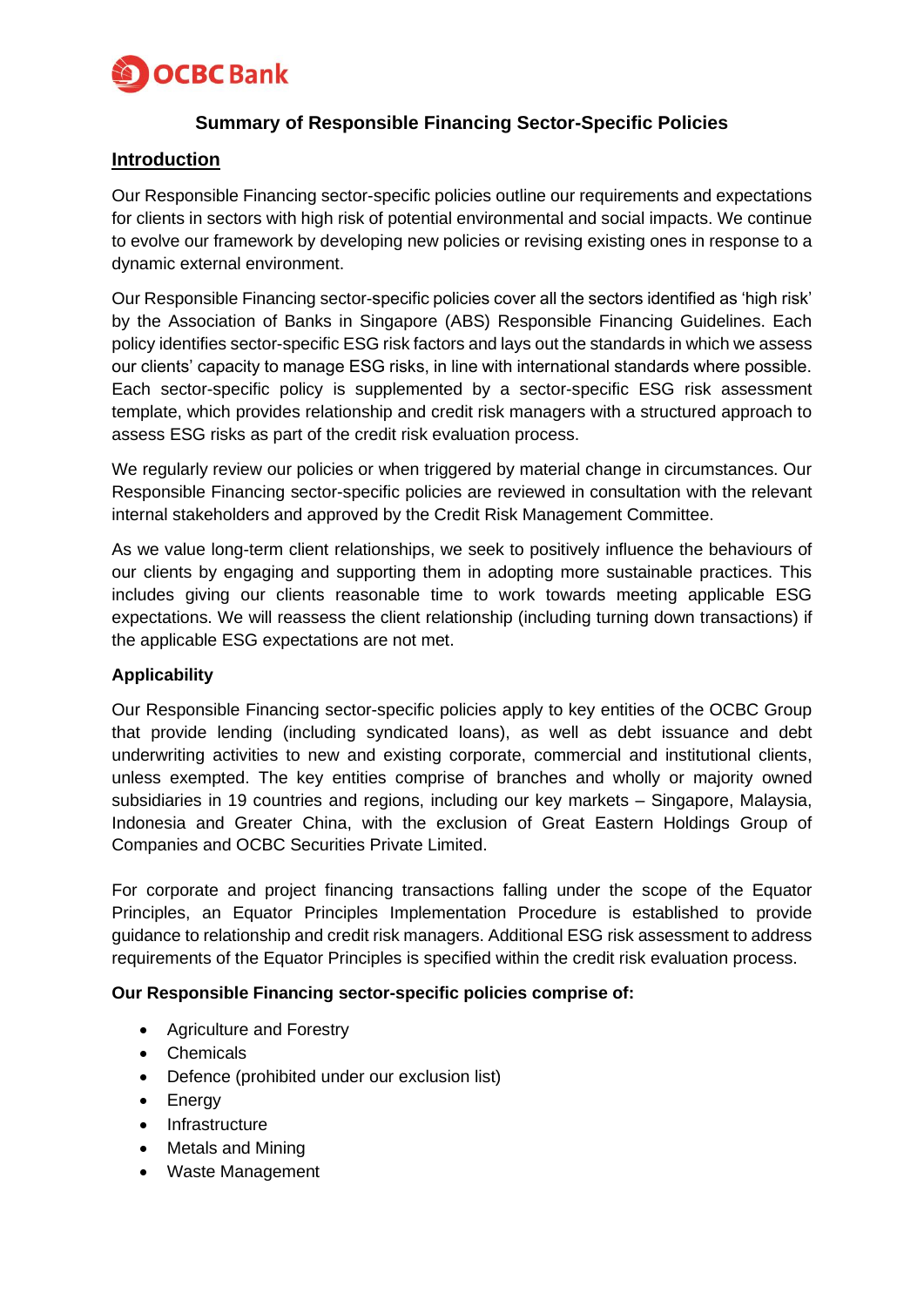

# **Agriculture and Forestry (incl. Palm Oil)**

The agriculture and forestry sector plays an important role in supporting livelihood, food security and economic growth in certain countries. However, if not managed responsibly, the sector could cause potential adverse impacts to the environment and community, such as deforestation, fires and haze, biodiversity loss, land conflicts, and greenhouse gas emissions. The Responsible Financing policy for the agriculture and forestry sector outlines our requirements and expectations for clients in managing associated ESG risks.

The Responsible Financing policy for the agriculture and forestry sector applies to borrowers that cultivate and process agricultural products including

- a) Upstream planters of agriculture and forestry commodities
- b) Midstream processors and refiners of agriculture and forestry commodities
- c) Downstream traders and distributors of agriculture and forestry commodities

We will not finance:

- Production or activities involving harmful or exploitative forms of forced labour or child labour.
- Projects located in or have significant impact on United Nations Educational, Scientific and Cultural Organisation (UNESCO) World Heritage Sites and Wetlands of International Importance designated under the Ramsar Convention.
- Production or trade in wildlife including products regulated under Convention of International Trade in Endangered Species of Wild Fauna and Flora (CITES) and United for Wildlife Financial Taskforce.

We require that our clients:

- Comply with applicable local / national laws and regulations where they operate and have adequate policies and processes in place to manage ESG issues, including issues relating to workplace health and safety, labour standards and local communities.
- Comply with the ABS Haze Diagnostics Kit requirements around open burning, peat management and fire prevention, monitoring and suppression.
- Implement or work towards implementing an appropriate Environmental and Social Management System (ESMS) to address key environmental and social risks in their operations and / or projects.

We encourage our clients to:

- Adopt No Deforestation, No Peat and No Exploitation (NDPE), Roundtable on Sustainable Palm Oil (RPSO) and other good industry practices.
- Adopt precautionary approach and take necessary steps such as undertaking Social Environment Impact Assessment (SEIA) or equivalent, High Conservation Value (HCV) / High Carbon Stock (HCS) approaches in identifying, avoiding and mitigating impacts to the environment.
- Engage in good management practices such as engaging the affected parties, obtaining Free, Prior and Informed Consent (FPIC) or equivalent where applicable.
- Work with relevant government authorities to ensure proper community engagement, including grievances and compensation handling, where resettlement is unavoidable.
- Adopt supply chain management and pollution prevention measures in their operations.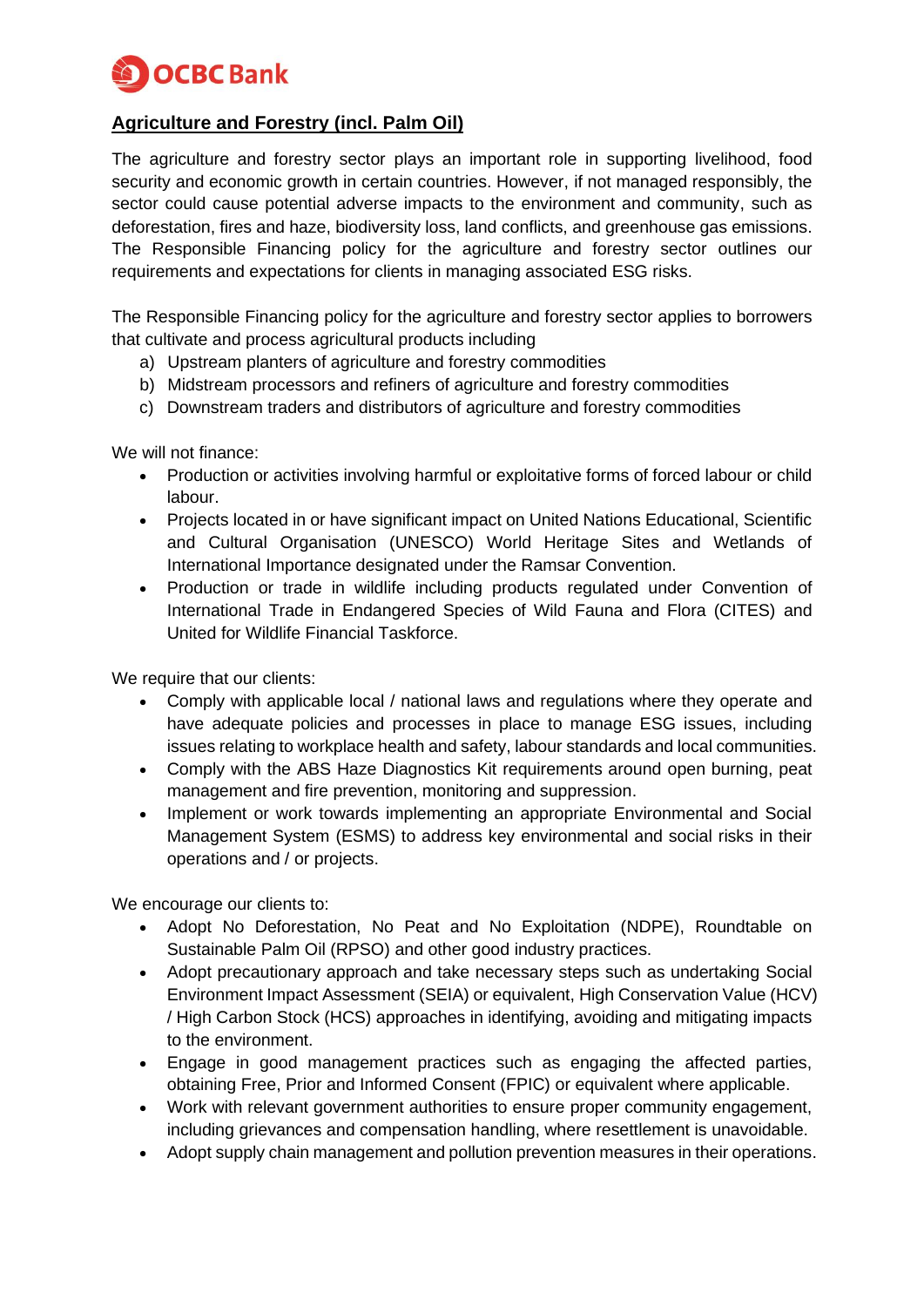

## **Chemicals**

The chemicals industry is an important part of the global economy. Chemicals are present in countless industrial and consumer products, from pesticides and automobiles to toys and clothing.

Chemicals industry operations pose significant risks to environment and human health if not managed responsibly. The damages inflicted can have long-term and irreversible impacts to the environment and in some cases, may even be fatal for humans, such as through chemical or gas leaks or fires and explosions at the chemical facilities. The Responsible Financing policy for the chemicals sector outlines our requirements and expectations for clients in managing associated ESG risks.

The Responsible Financing policy for the chemicals<sup>1</sup> sector applies to borrowers in chemicalsrelated business, including

- a) Manufacturers
- b) Distributors and storage providers
- c) Traders with parent group / subsidiaries / related businesses having other manufacturing, distribution and storage activities

We will not finance:

- Production or activities involving harmful or exploitative forms of forced labour or child labour.
- Projects located in or have significant impact on UNESCO World Heritage Sites and Wetlands of International Importance designated under the Ramsar Convention.
- Production or trade in wildlife including products regulated under CITES and United for Wildlife Financial Taskforce.
- Production or trade in any product or activity deemed illegal under host country laws or regulations (including those ratified by host countries under international conventions and agreements) or subject to international bans.
- Production or trade in controversial chemical weapons and munitions for offensive warfare.

We require that our clients:

- Comply with applicable local / national laws and regulations where they operate and have adequate policies and processes in place such as appropriate hazardous materials storage and management practices as part of their Environment Health and Safety Management System and an Emergency Response Plan / Procedure.
- Implement or work towards implementing an appropriate ESMS to address key environmental and social risks in their operations and / or projects.

<sup>1</sup> Chemicals refers to basic chemicals including petrochemicals, speciality chemicals, agrochemicals, and fertilizers.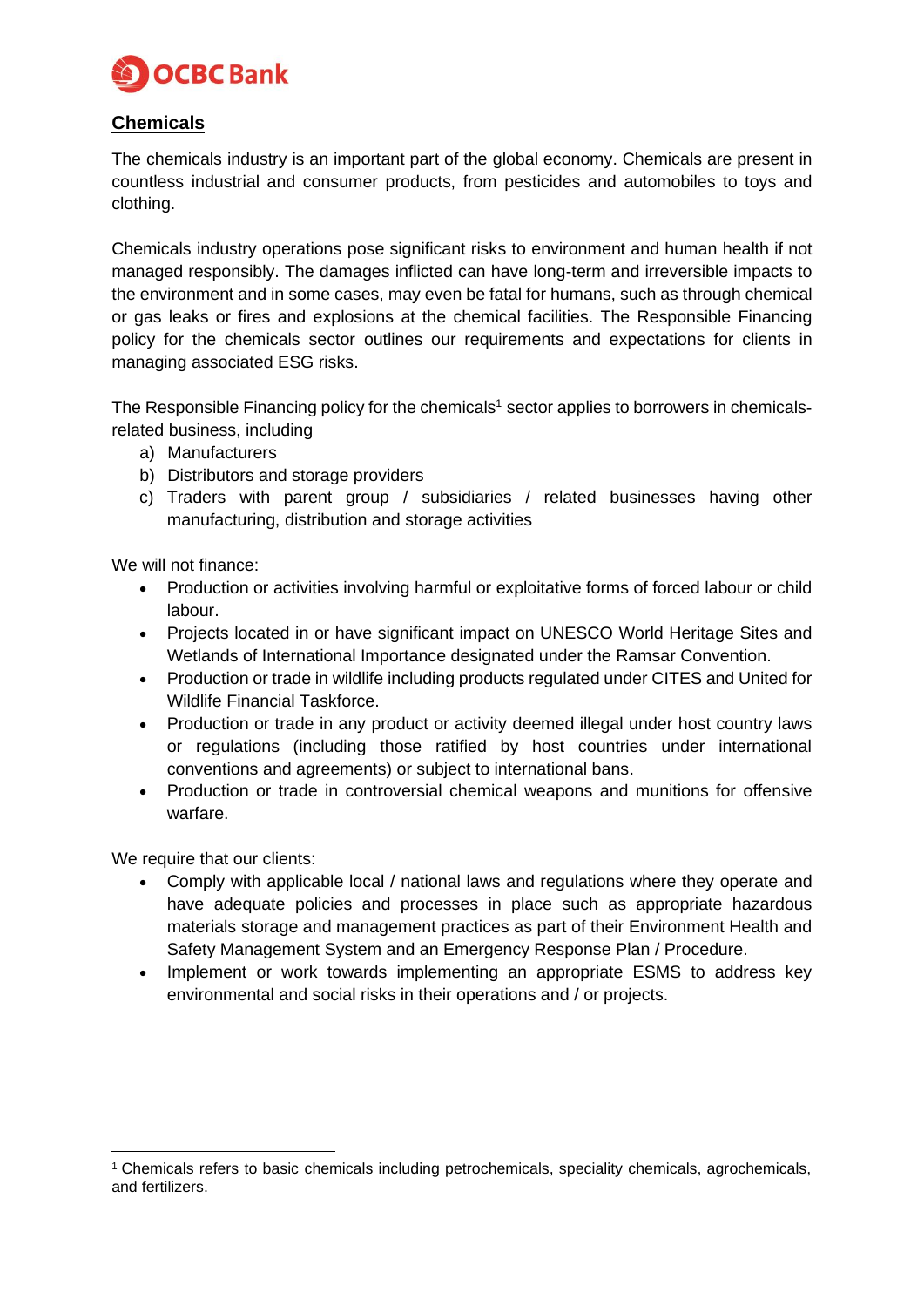

## **Energy**

The energy sector is critical for economic development. According to the International Energy Agency's World Energy Outlook 2021, demand for energy is set to grow in tandem with the rise in global population, with developments in clean energy representing significant potential for growth. Potential adverse ESG impacts such as atmospheric emissions contributing to climate change, spill accidents, safety hazards including fires and explosions can occur when the sector does not conduct its business responsibly. The Responsible Financing policy for the energy sector outlines our requirements and expectations for clients in managing associated ESG risks.

The Responsible Financing policy for the energy sector applies to borrowers involved in

- a) Power generation using coal, natural gas, nuclear and oil
- b) The oil and gas sector, including equipment / consumables suppliers / manufacturers, exploration and extraction and supporting service contractors, refining / processing, storage and distribution and oil and gas trading

We will not finance:

- New financing or refinancing for coal-fired power plants (CFPPs), including existing / operating CFPPs.
- Production or activities involving harmful or exploitative forms of forced labour or child labour.
- Projects located in or have significant impact on UNESCO World Heritage Sites and Wetlands of International Importance designated under the Ramsar Convention.
- Production or trade in wildlife including products regulated under CITES and United for Wildlife Financial Taskforce.

We require that our clients:

- Comply with applicable local / national laws and regulations where they operate and have adequate policies and processes in place to manage ESG issues, including issues relating to air and water pollution, solid and radioactive waste, occupational health and safety, labour standards, local communities and decommissioning of installations.
- Implement or work towards implementing an appropriate ESMS to address key environmental and social risks in their operations and / or projects.

We encourage our clients to:

- Engage in good management practices such as engaging the affected parties, obtaining FPIC or equivalent where applicable.
- Work with the relevant government authorities to ensure proper community engagement, including grievances and compensation handling, where resettlement is unavoidable.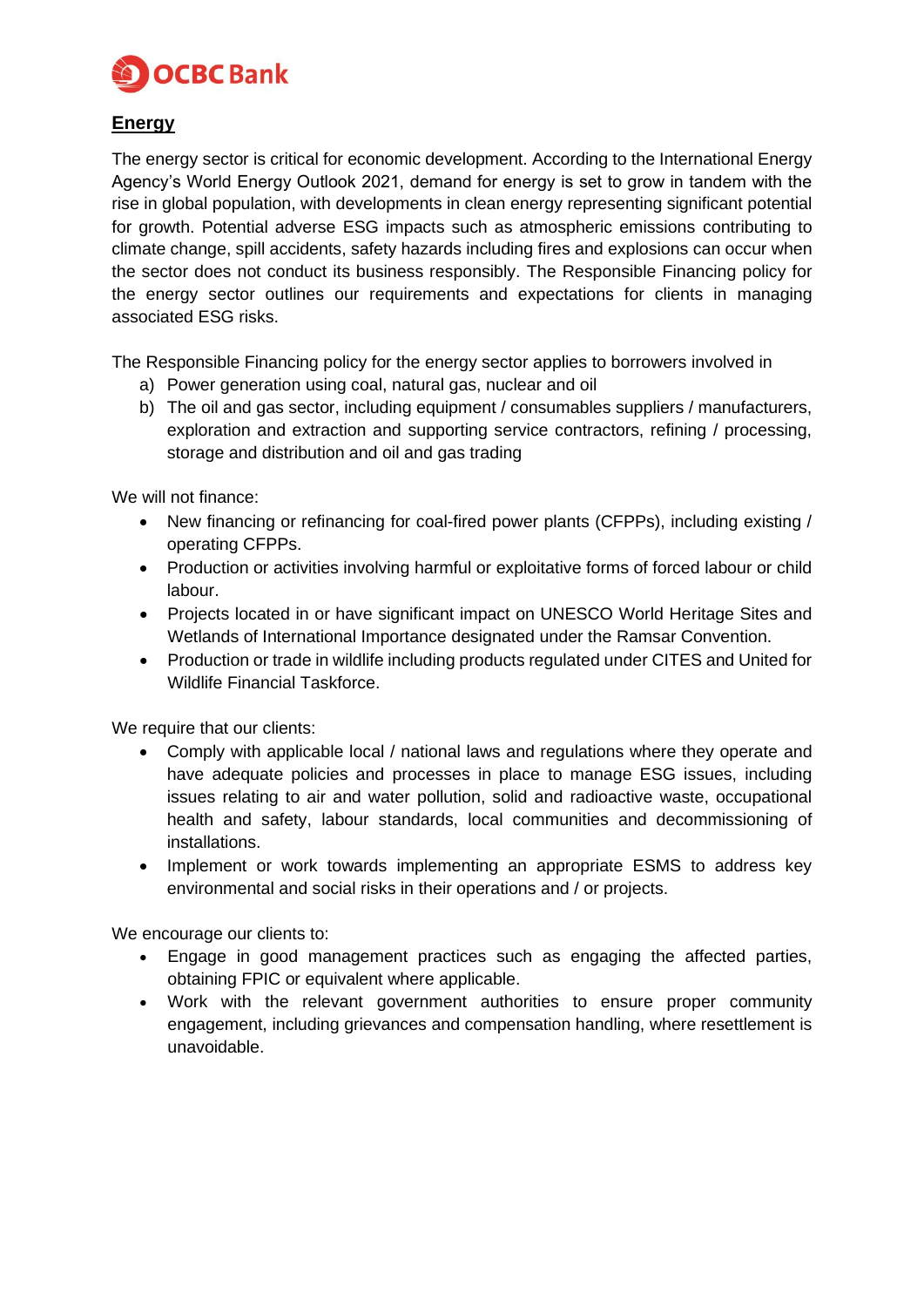

#### **Infrastructure**

Infrastructure projects are core to the growth and prosperity of economies and societies, creating jobs and delivering essential services to the communities they serve. Infrastructure projects deliver social good and provide basic human necessities, such as desalination plants providing drinking water to water scarce areas, and play a key role in building a greener future and combatting climate change.

However, the development or expansion of infrastructure projects can often result in significant alteration of the environment, be energy intensive and could contribute to climate change. Similarly, it can cause socio-economic impacts due to land acquisition and physical and economic displacements. These impacts can be long lasting and / or irreversible. The Responsible Financing policy for the infrastructure sector outlines our requirements and expectations for clients in managing associated ESG risks.

The Responsible Financing policy for the infrastructure sector applies to clients involved in construction, operation and / or decommissioning of:

- a) Transport infrastructure including road and rail-related infrastructure, airports, ports, terminals and harbours
- b) Utility infrastructure including portable water treatment facilities, desalination, NEWater and distribution systems, and power generation-related infrastructure (e.g., substations, transmission and distribution lines)
- c) Telecommunication infrastructure including fixed / wireless voice and data transmission infrastructure, terrestrial / submarine cables as well as telecommunication broadcasting installations and equipment, except the installation and operation of telecommunication infrastructure (e.g., telecommunications network within buildings, data centres) within an urbanised environment

We will not finance:

- Production or activities involving harmful or exploitative forms of forced labour or child labour.
- Projects located in or have significant impact on UNESCO World Heritage Sites and Wetlands of International Importance designated under the Ramsar Convention.
- Production or trade in wildlife including products regulated under CITES and United for Wildlife Financial Taskforce.

We require that our clients:

- Comply with applicable local / national laws and regulations where they operate and have adequate policies and processes to manage ESG issues, including issues relating to waste management, labour standards and decommissioning, rehabilitation, and restoration of infrastructure.
- Implement or work towards implementing an appropriate ESMS to address key environmental and social risks in their operations and / or projects.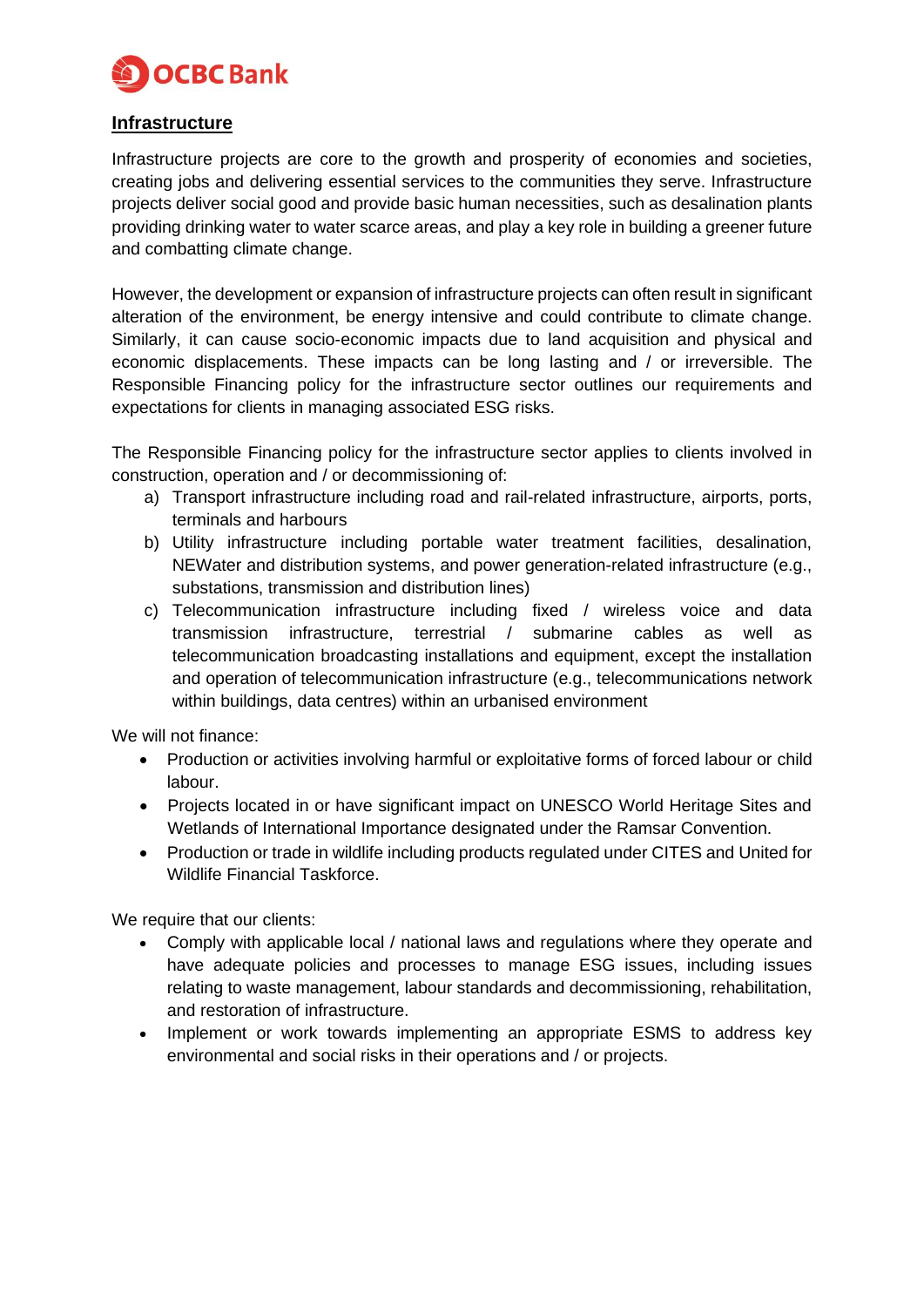

### **Mining and Metals**

The mining and metals industry is a critical supplier of essential inputs in almost all aspects of modern society, from transport to energy, housing to health care and food to technology. It is also a global provider of trade and employment. However, the sector could cause potential adverse ESG impacts when not managed responsibly, such as causing fires and explosions, fugitive dust emission, effluent stream discharge, and exploiting illegal child labour. The mining of coal is also seen as part of a supply chain contributing to climate change. The Responsible Financing policy for the mining and metals sector outlines our requirements and expectations for clients in managing associated ESG risks.

The Responsible Financing policy for the mining and metals sector<sup>2</sup> applies to borrowers involved in

- a) Mining in terms of exploration, development and construction, operation, closure and decommissioning, and post-closure rehabilitation
- b) Processing in terms of roasting, smelting and refining
- c) Distribution and trading entities, including traders with parent group / subsidiaries / related businesses that have other upstream, mid-stream or downstream activities

We will not finance:

- New financing or refinancing to thermal coal mines including significant expansion and refinancing of existing / operating thermal coal mines.
- Production or activities involving harmful or exploitative forms of forced labour or child labour.
- Projects located in or have significant impact on UNESCO World Heritage Sites and Wetlands of International Importance designated under the Ramsar Convention.
- Production or trade in wildlife including products regulated under CITES and United for Wildlife Financial Taskforce.

We require that our clients:

- Comply with applicable local / national laws and regulations where they operate and have adequate policies and processes in place to manage ESG issues, including issues relating to air and water pollution, waste management, land use, labour standards, communities, occupational health and safety and decommissioning, rehabilitation, and restoration of mines.
- Implement or work towards implementing an appropriate ESMS to address key environmental and social risks in their operations and / or projects.

We encourage our clients to:

- Engage in good management practices such as engaging affected parties, obtaining FPIC or equivalent where applicable.
- Work with the relevant government authorities to ensure proper community engagement, including grievances and compensation handling, where resettlement is unavoidable.

<sup>&</sup>lt;sup>2</sup> The policy covers metals and non-metals which may include iron ore, bauxite, coal, limestone, sulphur, tin, tungsten, cobalt, lithium, copper, silver, gold, diamond, and others. The mining techniques involved include surfacing mining (open pit) and underground mining.